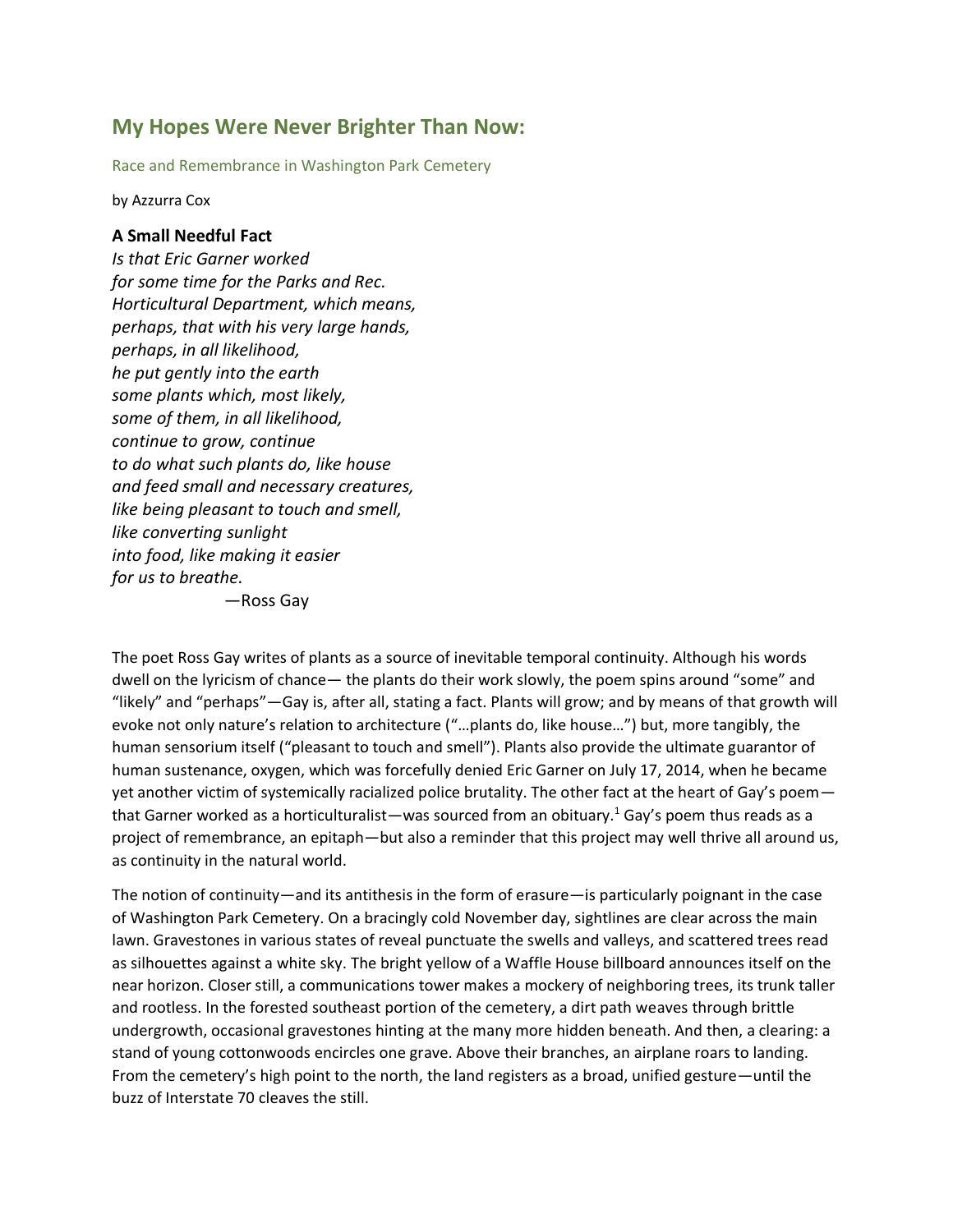Established in 1920 as the region's largest commercial black cemetery, Washington Park embodies a tumultuous history. To this day, the site and its sprawling context provide equally weighty clues to reading this history. The cemetery's northern edge ends abruptly in ten lanes of asphalt. Barely past I-70, the runways of an international airport press in. Less than three miles further, one finds what remains of Kinloch, once the oldest incorporated African-American community in the state and since subjected to a nefarious regime of buy-outs. The over 90 municipalities in surrounding St. Louis County form one of the most segregated metropolitan areas in the country.<sup>2</sup> Ferguson, the birthplace of #BlackLivesMatter, is a ten-minute drive away.

The parallels between the gradual breakdown of Washington Park Cemetery and the civic fabric around it are unmistakable. The cemetery today is thus as much a site of African-American pride, tradition and self-preservation as it is a living record of systemic breakage and neglect. Washington Park Cemetery also speaks to the politics of memory in black cemeteries across St. Louis and, indeed, the country as a whole—spaces where the continuity of plant life is both a nod to the transcendental and also, frequently, a means of erasure. To what extent can landscape, as both medium and tradition, help render visible Washington Park Cemetery's many legacies?

\*\*\*

In the summer of 1920, Washington Park Cemetery was the talk of black St. Louis. Andrew H. Watson and Joseph J. Hauer, two local white businessmen, had recently bought 75 acres from B.H. Lang, a grain merchant, in the inner-ring northern suburbs. This land was to become the largest commercial black cemetery in the St. Louis region, designed to house 90,000 burials. Over the course of four months, a series of advertisements in the *St. Louis Argus*, an African-American newspaper, described a place that would marry natural beauty with the security of tradition*.* "Visit this Beautiful Park," invites one. "Nature has given to Washington Park a setting that approaches the ideal. The founders have set it aside sacred to the dead forever," reads another. "The lot or grave of each individual—rich and poor alike will be kept smooth and beautiful forever," reassures a third. Sprinkled throughout these texts are references to nature as the stuff of transcendence, but also something far more worldly: the language of upward mobility. The purchase of a burial plot is described as a "family duty," an "investment," an invitation to participate in an "American institution." Even the memorial trees are said to be chosen for their lasting power. This was cemetery as generational insurance for a population systematically robbed of its intergenerational wealth.

By all accounts, the founders' appeals were a success. Local churches, fraternal organizations such as the Black Elks and the Pythians, and black labor unions reserved large blocks of burial plots. In the spirit of cemetery as civic space, Watson and his associates invited interested groups for outings on the site, including a festive Labor Day event that drew over 1,000 people and a band. The cemetery's white neighbors did not welcome this new presence, which they perceived as a threat to their property (and property values). Wilfred Schade, a custom house broker whose property abutted the site, reported that during these events "the negroes often crossed the road, climbed his fence and fished for crawfish in his lake."<sup>3</sup> Lang himself, claiming no knowledge of the land's intended use prior to its sale, lamented its predicted effects.

Yet not even its foundational paradoxes could prevent Washington Park Cemetery from becoming a new community node—"*the* fashionable place for burial," even—for St. Louis' growing black middle class.<sup>4</sup> Surveyor and landscape designer G.D. Joyce had created a bucolic respite from the rhythms of city life,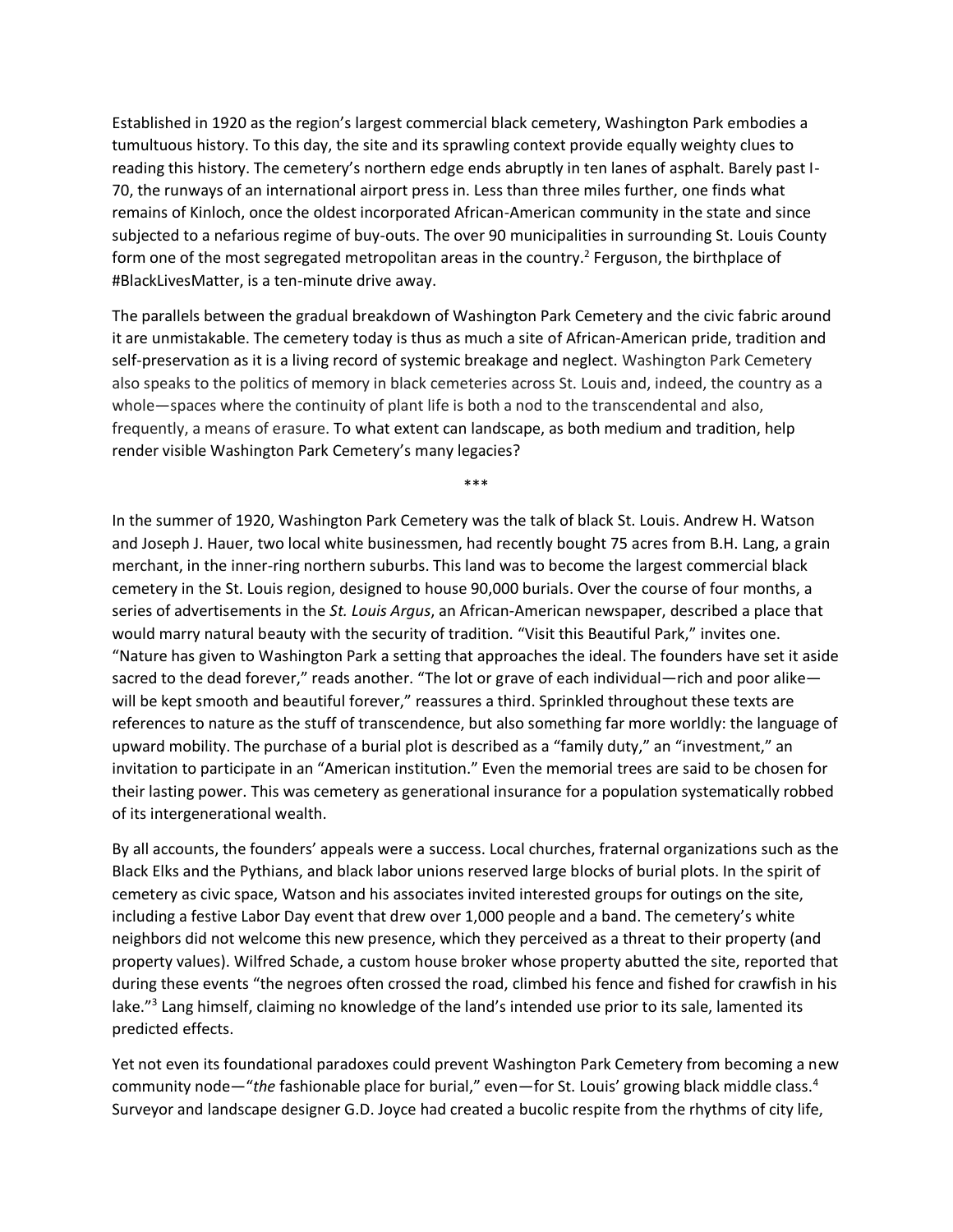complete with framed views, meandering paths and a rich canopy. As the Great Migration to the North brought a population influx to the St. Louis area, the roster of individuals buried at Washington Park Cemetery—former slaves, war veterans, artists, laborers and a spectrum of middle- and working-class African Americans—reflected the diversity within this burgeoning community. Among the notable individuals are Dr. Miles Davis, Sr., father of the legendary Miles Davis; Joseph E. Mitchell and Nannie Mitchell Turner, who co-founded the *St. Louis Argus* in 1912; Oscar Minor Waring, the first African-American principal of a St. Louis public school; Beatrice T. Hurt, a community leader active in the Urban League; John Feugh, assistant to Henry Shaw; and George L. Vaughn, the lawyer who successfully argued against racial covenants in *Shelley v. Kraemer*.

That Washington Park became a thriving space for the living as much as for the dead is hardly surprising. Washington Park exists in the civic tradition of the picturesque cemetery, traced back to early 19thcentury France. In the post-Revolution political context, these landscapes embodied a desire to model, in the so-called cities of the dead, "an idealized order in the cities for the living."<sup>5</sup> In this new order, designers introduced the irregular features of the picturesque—winding paths, naturalized topography, framed views—to what had traditionally been rectilinear arrangements, suggesting a challenge to rigid social hierarchy. The resulting tension positions the grid as the space of the dead, while the meander functions as the space for the living, and the landscape as a unifying ground.

In the United States, the picturesque cemetery model was adopted both for more pragmatic and experiential reasons. The first of its kind, Mount Auburn Cemetery in Cambridge, MA, was dedicated in 1831 not only as an alternative to Boston's overcrowded, unsanitary church burial grounds, but also as "an experimental garden."<sup>6</sup> Mount Auburn was designed with nature as a salve: "in a wooded cemetery, trees would hasten decomposition, stand as monuments to the deceased whose substance they consumed, and represent the divinely ordained system of nature."<sup>7</sup> The site served as a lofty precedent for the so-called "rural" cemetery as public space, setting off a wave of similar projects across the nation.

The rural cemetery arrived in St. Louis with Bellefontaine Cemetery in 1849, after a cholera epidemic killed ten percent of the city's population. The landscape architect Almerin Hotchkiss designed Bellefontaine as a space for both reflection and enjoyment, a point of pride and an emblem of progress. Indeed, the 138-acre site was the first large rural cemetery to be built west of the Mississippi River. By highlighting views of the mighty river, Hotchkiss placed the cemetery in dialogue with Manifest Destiny, imbuing the landscape with a collective myth at one with whiteness.

A few miles away in Hillsdale, Greenwood Cemetery, the first commercial non-denominational African-American cemetery in St. Louis, was also one of the many rural cemeteries built in the second half of the 19th century. Its birth can be traced to a parallel narrative—one as integral to the city's and nation's identity. In 1846, an enslaved man by the name of Dred Scott filed suit for his freedom in a St. Louis district court. In March 1857, the Supreme Court, led by Chief Justice Roger B. Taney, ruled that African-Americans "had no rights which the white man was bound to respect."<sup>8</sup> Four years later, *Dred Scott v. Sanford* proved to be one of many sparks to ignite the Civil War.

Dred Scott died of tuberculosis in 1858, having lived one year free, and was interred in an unmarked grave. On the 30th anniversary of Dred Scott's death, the *St. Louis Daily Globe* ran an article summing up the life and legacy of "the character whose life became a national issue."<sup>9</sup> In it, the author references a freed slave society's attempts to erect a monument in Dred Scott's honor. While little else has been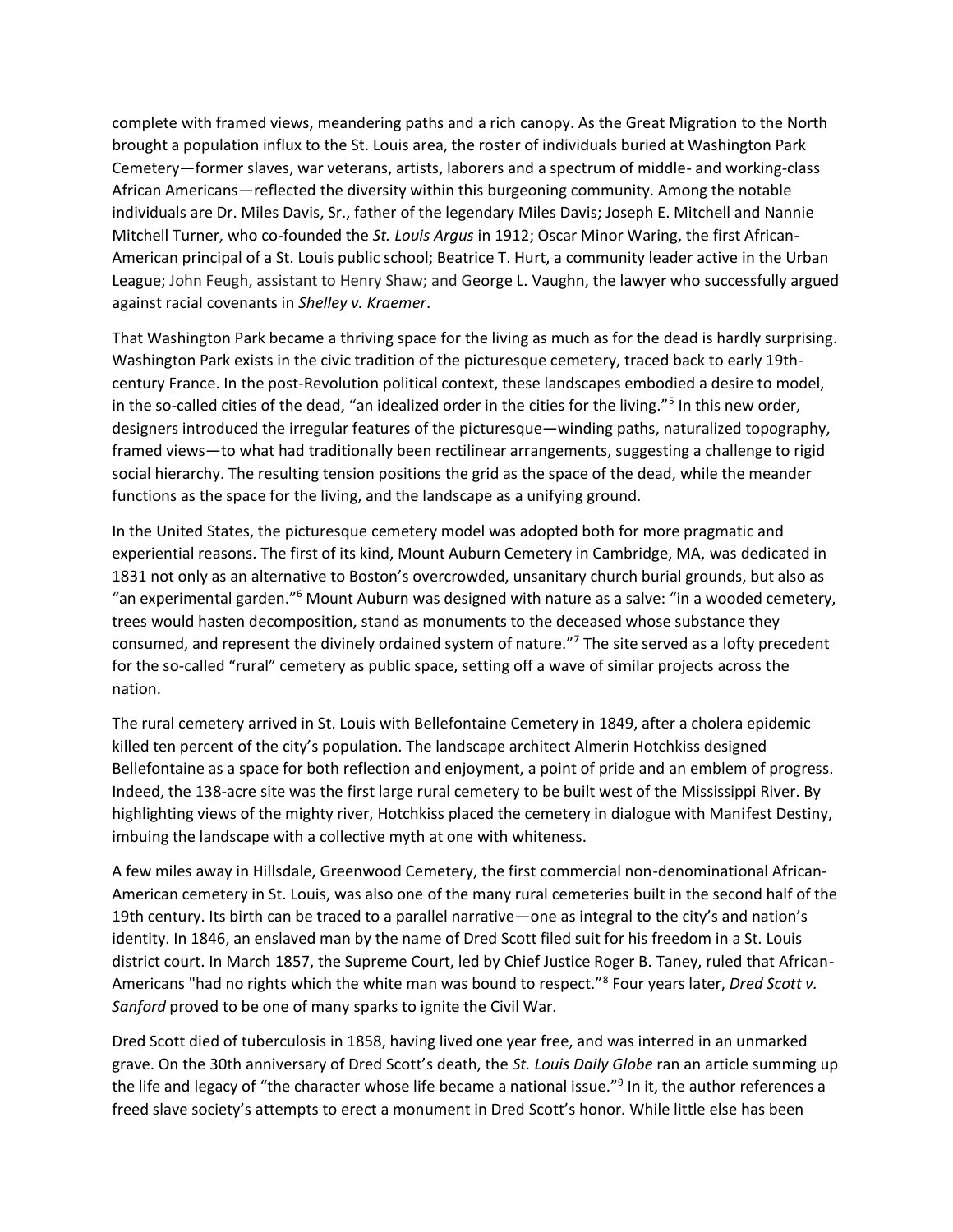written about this episode, it is clear that these individuals, having for so long been denied the right to be remembered, had staked their own claim to the project of commemoration. While their efforts ultimately failed—no monument was built and Scott's grave was only rediscovered, and finally marked, in 1957—the right to be remembered lies at the root of St. Louis' black cemeteries.

Formerly enslaved African Americans who, like Dred Scott, might have previously been buried in unmarked or mass graves now had the right to marked, individual burial plots. This was, of course, a mere nod to parity severely undermined by racial segregation: by the mid-1900s, nearly 90 percent of public cemeteries, including those in the St. Louis region, were governed by racially restrictive covenants. That idealized order proved elusive indeed. Yet the shift from the vertical superimposition of bodies in the potters' fields and crowded churchyards of yore to a horizontal arrangement not only represented a flattened hierarchy, but also resonated with the ample spatial language of landscape: the cemetery as inhabitable field. This increased demand for cemetery space opened a new real estate market.

When Herman Krueger, a German immigrant, bought 32 acres and founded Greenwood Cemetery, he entered this lucrative captive market. As the first of its kind in the region, Greenwood Cemetery became a cultural and typological touchstone for the ones that followed, including Father Dickson Cemetery in 1903 and, later yet, Washington Park Cemetery. Notable burials include Harriet Robinson Scott, who outlived husband Dred Scott by 18 years; folk hero Lee Shelton ("Stagger" Lee); musicians Walter Davis and Grant Green; and civil rights leader Charlton Tandy.

In part due to segregation, Greenwood Cemetery became a site where the typological landscape of remembrance could adopt particular customs and contours. There, recent migrants from the South could maintain burial traditions passed down from previous generations via the African diaspora. Unique customs documented at Greenwood include the use of vernacular concrete grave markers generally devoid of typical decorative motifs and instead displaying "grave goods...in a myriad of interesting forms, from toys placed on children's graves, to broken pottery, conch shells, and other items."<sup>10</sup> These items, believed to honor and guide spirits to the next world, spoke a language of continuity tantamount to cultural survival. More recent ephemeral displays, including traditional arrangements of yew branches in 2002, suggest practices that persevere to this day.

By the time of Washington Park Cemetery, the black middle class had grown significantly, and some of the traditions so integral to the older Greenwood Cemetery were less common at the new site. Many families at Washington Park Cemetery opted instead for elaborate caskets and celebratory funerals, further developing the African-American tradition of homegoings.<sup>11</sup> For centuries, slave funeral rites had been considered subversive and dangerous not only as celebrations of lives considered less than, but also as opportunities for enslaved people to independently assemble. In spaces like Washington Park Cemetery, communities reclaimed these rituals, recognizing the value of black lives in a society that staunchly refused to. Replete with music and pageantry, they granted the departed hopeful send-offs to the next world.

Washington Park Cemetery is a powerful social document of the Jim Crow era, when it saw its peak as an active space. During the latter half of the 20th century, however, the communities around it were shaped by policies designed to cement segregation as its legal footing crumbled. Local governments and

\*\*\*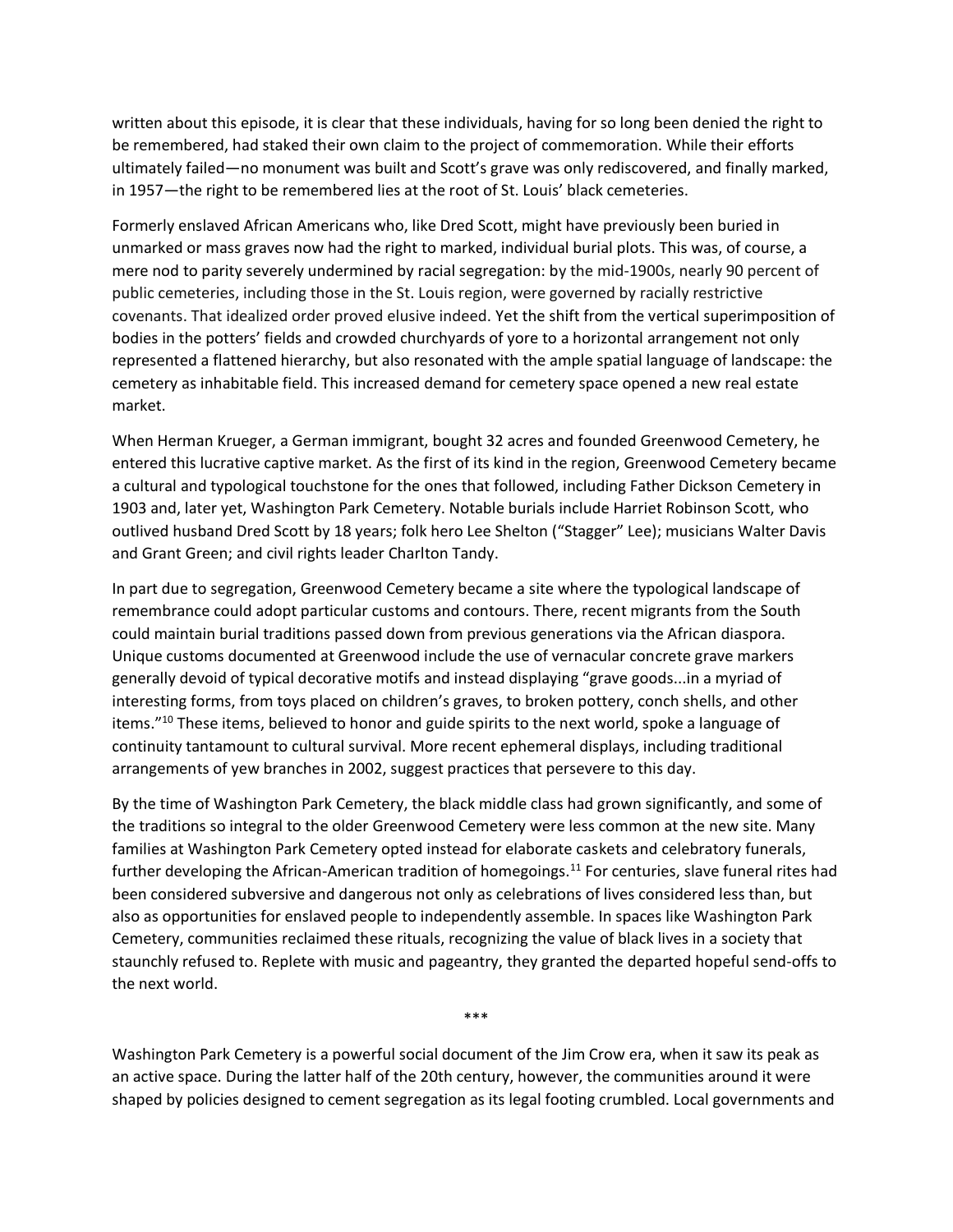homeowners wielded racial covenants and exclusionary zoning tactics to further reinforce the colorline.<sup>12</sup> These laws effectively seared segregation—and related patterns of political and economic disenfranchisement—into the spatial fabric of St. Louis.

The repercussions on Washington Park Cemetery were gradual but significant, and the site today is just as much a record of these policies. The very segregationist regime that had rendered Washington Park Cemetery, Greenwood Cemetery, and the region's other black cemeteries fraught spaces of contradiction had, it turns out, also sustained them. Once they no longer enjoyed a captive market, their commercial viability suffered. This new reality ushered in a chapter of profit-driven desecration and steady decline at Washington Park Cemetery.

The early 1950s saw the cemetery's founding principle of "one person, one grave" turned on its head with the mass burial of 300 bodies exhumed from Wesleyan Cemetery. While both black and white bodies had been removed when Wesleyan Cemetery was sold, no effort had been made to preserve the identity of the black individuals, and the nature of the mass burial remained rather covert.<sup>13</sup> In 1955, shortly after the original owners sold off Washington Park Cemetery to Harlin Brown and Manuel Lasky, the construction of I-70 bisected the cemetery, stranding the 12,000 burials in the northern section from the rest of the site. To this day, it remains uncertain whether the bodies under the highway's asphalt ribbon were properly exhumed.

Over the subsequent decades, burial revenues at Washington Park Cemetery, like at nearby Greenwood Cemetery, plummeted. Families who could afford to bury their dead in newly desegregated, financially stable cemeteries did so; the rest were increasingly left to tend to their family's graves themselves. In 1972, the enterprise's founding principles once again fell to the rewards of land speculation when the owners sold nine acres to Lambert-St. Louis International Airport. But not even the hefty payout sustained a maintenance regime adequate to the site. As vegetation smothered more of the cemetery, a fundamental truth came to light: the founders' promise of perpetual care had been just another myth. Washington Park Cemetery had no endowment to speak of.

By the early 1990s, burials had ceased at Washington Park Cemetery. Relatives of the generations buried there no longer had easy access to their loved ones' graves. Many markers had been toppled, and many more engulfed by a thicket of green. Parts of the site became dumping grounds for tires, old furniture and pallets. There were reports of human bones surfacing above the ground. Nearby, Greenwood Cemetery was in a similar state, with a portion of the site now under a dense forest canopy. Yet at both cemeteries, the importance and urgency of recovering and honoring those graves drove relatives into the thickest brambles. "You are taught that you need to come back to take care of your family's grave," says Etta Daniels, a local activist and historian who spearheaded efforts to restore Greenwood Cemetery, "That's a tradition."<sup>14</sup> Indeed, a potent symbolism is attached to tending to one's dead.<sup>15</sup> At Washington Park Cemetery, indignant relatives went as far as to protest on cemetery grounds, accusing then-owner Virginia Younger of mismanagement.<sup>16</sup> The state of Missouri subsequently sued Younger for mismanagement; she committed suicide in 1991 for related reasons.

The effects of neglect—of the inexorable workings of time and light on fertile soil—tie the story of Washington Park Cemetery to many other historic black cemeteries, locally and beyond. Yet what continued to mark Washington Park Cemetery are the far more violent acts of erasure. In 1992, two major capital improvement projects—the airport and MetroLink expansion adjacent to I-70—finally sealed the fate of the cemetery's northern portion. The multi-million dollar investments were, according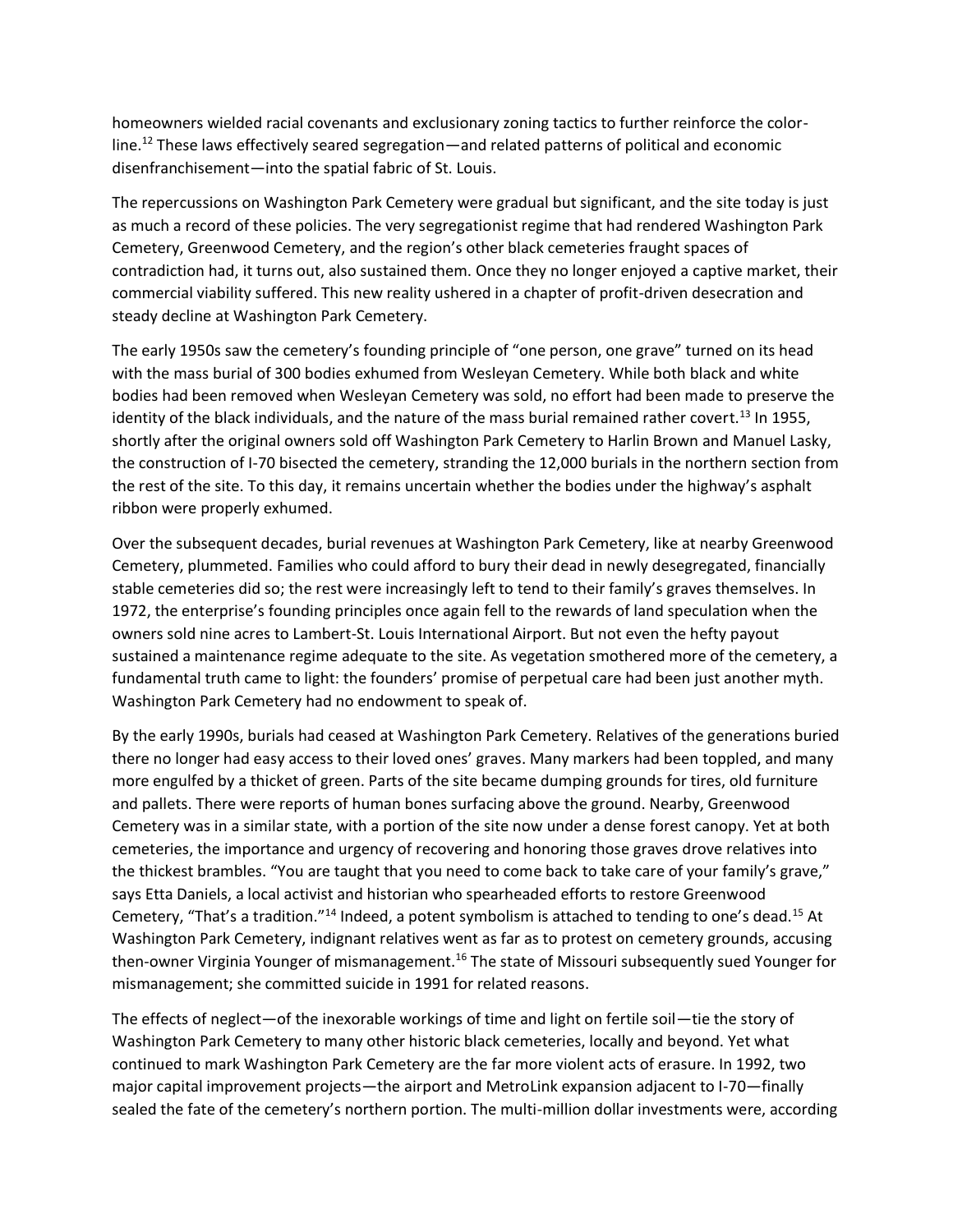to a local reporter, "intended to help usher St. Louis into the 21st century."<sup>17</sup> Only 12,000 bodies lay in the way. The Lambert Airport Commission spent many millions removing and reburying remains in cemeteries across St. Louis, in the process uncovering inconsistencies with the cemetery's deeds and records that went back decades. What once formed the apex of Washington Park Cemetery, its highest promontory, was flattened into the region's newest runway. A newspaper article from that time notes the alarm and dismay relatives of the buried felt seeing bulldozers and heavy equipment so close to their loved ones' graves.<sup>18</sup>

\*\*\*

Over the past twenty years, an influx of energy from relatives and concerned citizens has begun to uncover and recover these sites of memory. Kevin Bailey, who purchased Washington Park Cemetery for \$2 in 2009 and whose father is buried there, has established a non-profit dedicated to the site's care. The Greenwood Cemetery Preservation Association, established by Etta Daniels and now headed by Raphael Morris, plays a similar role. Yet these largely volunteer efforts have so far been unable to ensure the long-term sustainability that comes with institutional and government support. And this is not simply a St. Louis story. In a recent *New York Times* op-ed, "For the Forgotten African-American Dead," Brian Palmer writes about similar efforts at Richmond, Virginia's East End and Evergreen cemeteries.<sup>19</sup> He contrasts the overgrown state of the two historic black cemeteries with the pristine condition of nearby Confederate cemeteries, which have received roughly a century of taxpayer support. Virginia's House Bill 1547, currently under consideration, would distribute public funds to nonprofits for the maintenance of historic black cemeteries. If passed, it would be the first such legislation in the former Confederate states.

When considering contested sites which have fallen into disrepair, the seductive narrative of wilderness often frames such ruins as the apex of a natural progression of events. Detroit's so-called "feral houses" suggest a rewilding, a reversion to a state of unfettered nature. But where we see biomass, we too often forget design. As the products of complex sociopolitical processes, these sites are anything but natural. The state of Washington Park Cemetery, Greenwood Cemetery, and many others is as much a product of carefully managed systems—in the form of racist policies and predatory norms—as was G.D. Joyce's original plan or, indeed, Frederick Law Olmsted's parks.

Yet while the vegetation tends to naturalize the structural violence embodied in the site, it is also a living testimony. Washington Park Cemetery's many histories are both covered and spoken by the landscape. Given this layered nature, both biophysically and narratively, future preservation efforts will require us to both reconstitute a history and challenge the very notion of heritage—what we are trying to hold on to and what we are trying to reverse in such a site, and why? What does it mean to introduce new social life into a space with so much life already rooted into its soil?

*Higher Ground: Honoring Washington Park Cemetery, Its People and Place* encourages us to listen, to see, and to engage with Washington Park Cemetery's many legacies. Denise Ward-Brown's *Home Going* weaves a soundscape of reverie and mourning, not unlike what would have emanated from the cemetery in its heydey. Dail Chambers' sculptures use a visceral material language to render the meaning and experience of searching for a loved one's grave. Finally, Jennifer Colten's photographs ask us to begin by bearing witness. They remember a moment in time that speaks volumes about forces that have shaped—and continue to shape—the St. Louis landscape: racial segregation, land speculation and the devaluing of black lives and black bodies. Yet these still images are also a document of time itself. In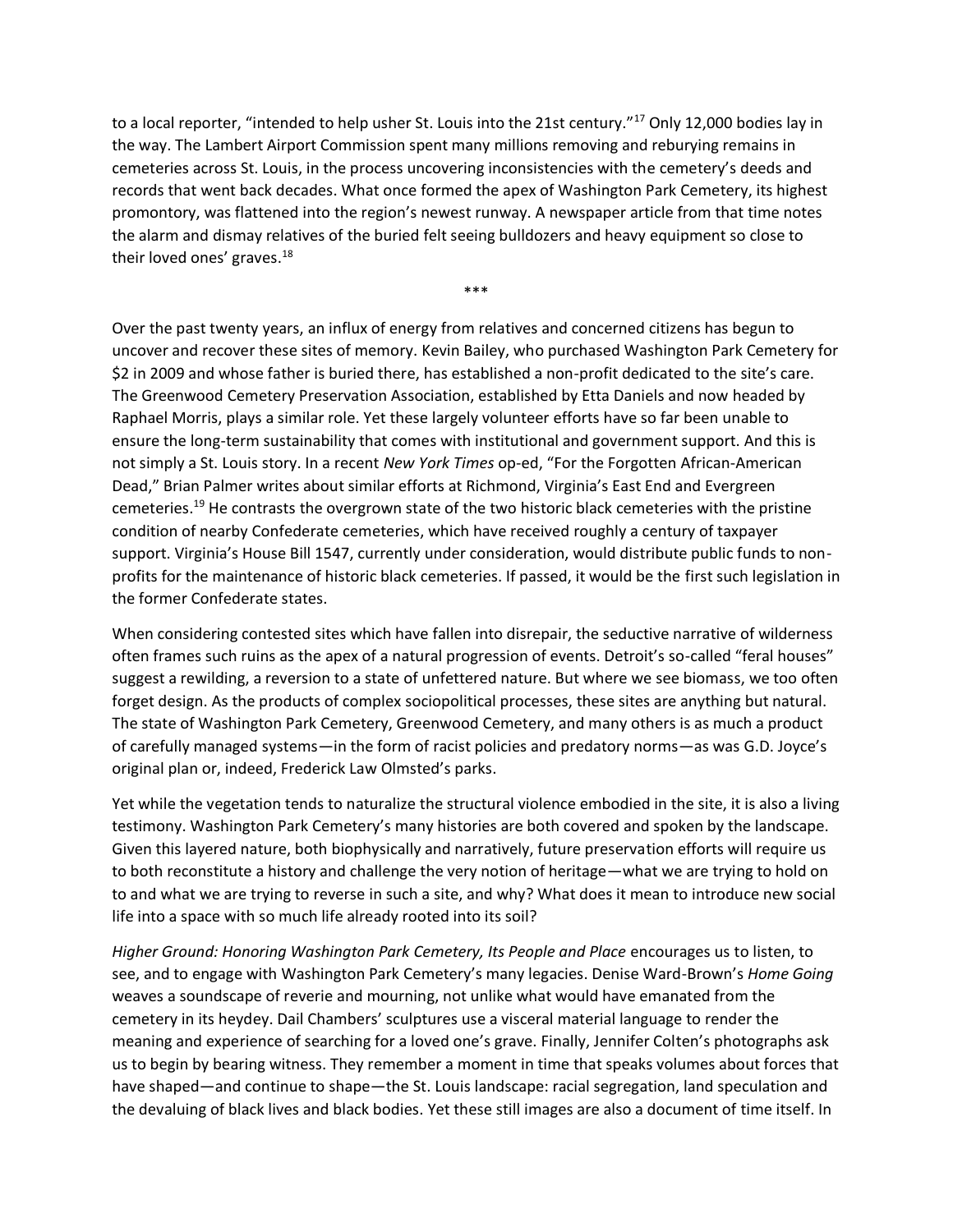them, we see juxtaposed the signs and symbols of the sacred and the unmistakable marks of desecration. We see spring shoots pushing up through the same loam that hugs a sinking gravestone. We see landscape as an evolving record. In the very fact of this evolution thrives possibility.

## **Notes**

1. Soraya Nadia McDonald, "Friends: Eric Garner Was a 'Gentle Giant,'" *The Washington Post*, December 4, 2014. *https://www.washingtonpost.com/news/morning-mix/wp/2014/12/04/friends-eric-garnerwas-a-gentle-giant/*.

2. John Eligon, "A Year After Ferguson, Housing Segregation Defies Tools to Erase It," *The New York Times*, August 8, 2015. *http://www.nytimes.com/2015/08/09/us/a-year-after-ferguson-housingsegregation-defies-tools-to-erase-it.html?\_r=0*.

3. "County Residents Object to Negro Burial Ground," *St. Louis Post-Dispatch*, September 9, 1920.

4. Brett Rogers, "Impressions of Black St. Louis: Concrete Markers in St. Louis' Greenwood Cemetery," *Pioneer America Society Transactions*, Vol.26, 2003, 27.

5. Margaretta Darnall, "The American Cemetery as Picturesque Landscape: Bellefontaine Cemetery, St. Louis," *Winterthur Portfolio*, Vol. 18, No. 4, Winter 1983, 249.

6. Ibid., 252.

7. Blanche Linden-Ward, *Silent City on a Hill: Landscapes of Memory and Boston's Mount Auburn Cemetery* (Columbus, OH: Ohio State University Press, 1989), 171.

8. Roger B. Taney, Dred Scott v. Sanford, 60 U.S. 393, 1857. *https://www.law.cornell.edu/supremecourt/text/60/393#writing-USSC\_CR\_0060\_0393\_ZO*.

9. "Dred Scott: Life of the Famous Fugitive and Missouri Slave Litigant," *St. Louis Daily Globe*, January 10, 1886.

10. Rogers, 29.

11. Tiffany Stanley, "The Disappearance of a Distinctly Black Way to Mourn," *The Atlantic*, January 26, 2016, *https://www.theatlantic.com/business/archive/2016/01/black-funeral-homes-mourning/426807/*.

12. The Editorial Board, "The Death of Michael Brown: Racial History Behind the Ferguson Protests," *The New York Times*, Aug 12, 2014. *http://www.nytimes.com/2014/08/13/opinion/racial-history-behind-theferguson-protests.html?\_r=0*.

13. Margaret Gillerman, "Families Are Anxious About Plans to Relocate Graves," *St. Louis Post-Dispatch*, July 5, 1992.

14. Freed Wessler.

15. Lewis Mumford proposed this act as the very foundation of society, writing, "In the earliest gathering about a grave...one has the beginning of a succession of civic institutions that range from the